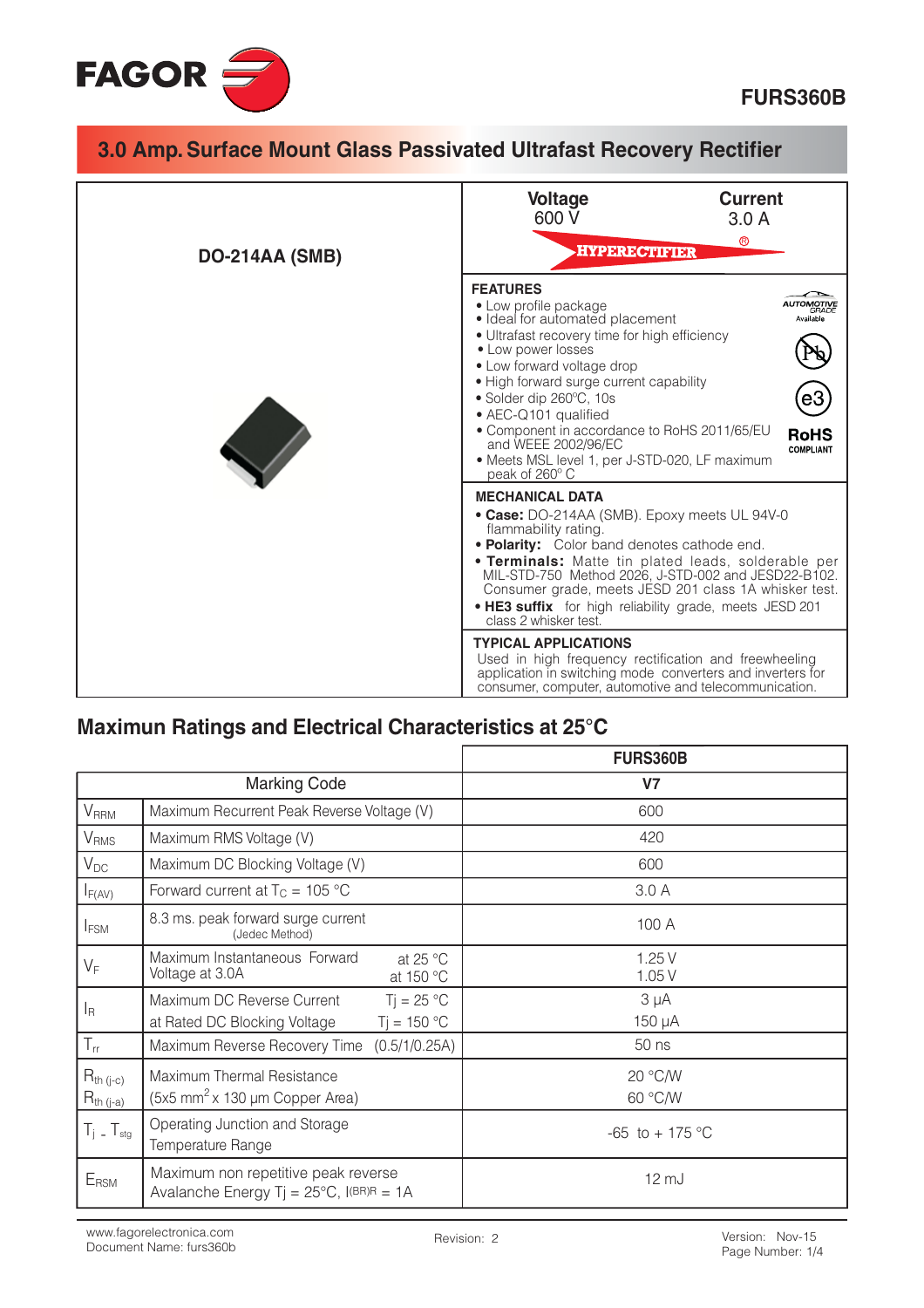

## 3.0 Amp. Surface Mount Glass Passivated Ultrafast Recovery Rectifier

## **Ordering information**

| <b>PREFERRED P/N</b> | <b>PACKAGE CODE</b> | <b>DELIVERY MODE</b>         | <b>BASE QUANTITY</b> | UNIT WEIGHT (g) |
|----------------------|---------------------|------------------------------|----------------------|-----------------|
| I FURS360B TRTB      | TRTR                | 13" diameter tape and reel   | 3.200                | 0.095           |
| FURS360B HE3 TRTB    | TRTB                | l 13" diameter tape and reel | 3.200                | 0.095           |



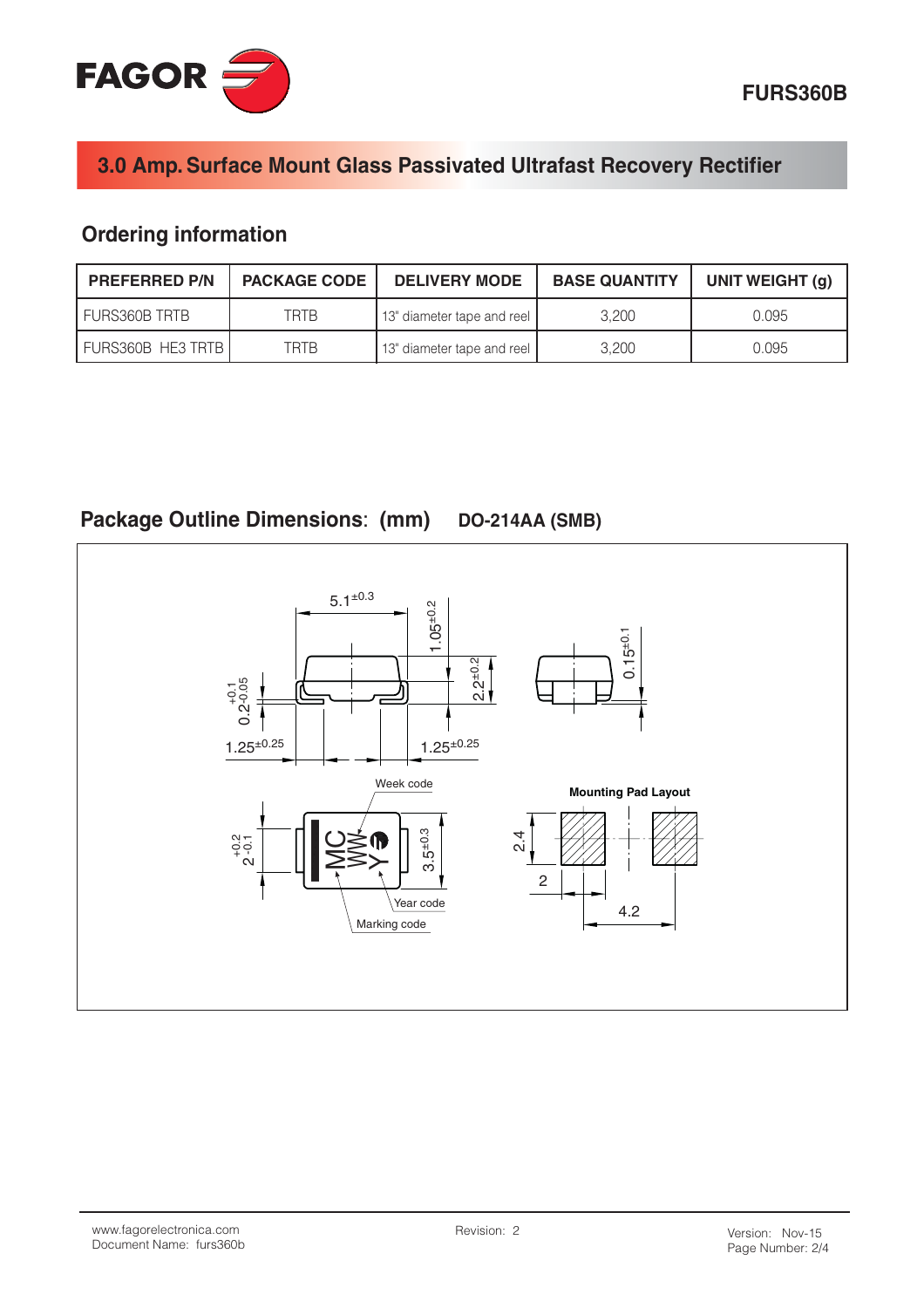

### **FURS360B**

### 3.0 Amp. Surface Mount Glass Passivated Ultrafast Recovery Rectifier



#### **TYPICAL FORWARD CHARACTERISTIC**



 $V_F$ , instantaneous forward voltage (V)





#### **TYPICAL REVERSE CHARACTERISTIC**



Percent of rated peak reverse voltage, %

www.fagorelectronica.com Document Name: furs360b